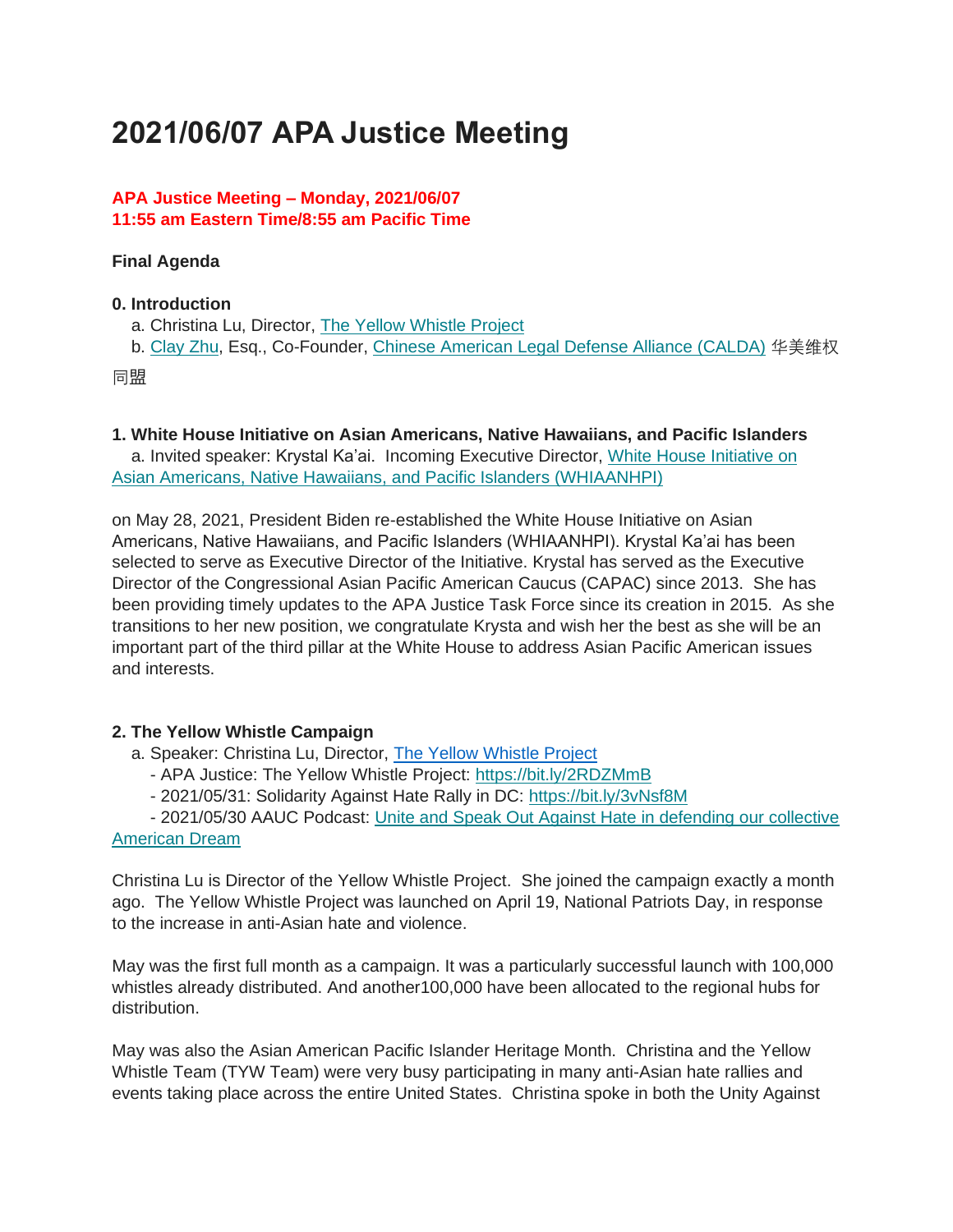Hate rally on May 15 and the Solidarity Against Hate rally on May 31 in Washington DC. Both rallies held moments of whistleblowing, which is particularly impactful, and TYW Team has received photos and videos and press coverage of the yellow whistles at those and other rallies.

Since the launch of the campaign, TYW Team has established regional hubs to streamline the overwhelming whistle requests and overall distribution. There are hubs in New York, Washington DC, Texas, Ohio, the West Coast, including LA and San Francisco areas. Christina is open to other regional hub partners in case any organizations would like to get involved, as well as general outreach partners.

There are over 100 general outreach partners that have distributed yellow whistles at local events, senior centers, food grab-and-go programs. Christina and TYW Team are very interested in continuing to spread the word and hopefully receive more outreach partnerships.

Demand has been so strong so the TYW Team have already ordered the second batch of 100,000 whistles and those have all been allocated for they will be delivered this week and next week. Going hand in hand is a handful of local, regional, press coverage.

On May 31, TYW Team received a nice headline, a full page in the Philadelphia Inquirer. And this morning. Agnes Hsu-Tang, co-founder of the Yellow Whistle Project, was speaking at an interview at Fox 29 Philadelphia.

In moving forward, TYW Team will continue to distribute whistles across the country. The mission and the message about the yellow whistle will be highlighted. Christina is working on an event with the Chinese American Policy Council in New York City on June 24. Timeline for the event is also important as Christina noted that the murder of Vincent Chin occurred on June 23 some 39 years ago.

There are other potential events in the pipeline. As soon as they are finalized and firmed up. Christina will share them with its network of partners and APA justice for further dissemination.

#### **3. Chinese American Legal Defense Fund Alliance**

a. Speaker: Clay Zhu, Esq., Co-Founder, CALDA

Clay Zhu is a business lawyer based in the San Francisco Bay Area. He has been practicing law for more than 20 years. He is the President of a nonprofit organization called the Chinese American Legal Defense Alliance or CALDA, whose primary mission is to fight against racial discrimination through litigation on behalf of the Chinese American communities.

CALDA was formed about two months ago in the wake of the Atlanta shooting. But Clay's involvement in the racial discrimination issues started last August, when the former President issued an executive order to ban WeChat in the US. In Clay's view, WeChat is probably the most important app for messaging and social media for Chinese Americans in the U.S. Clay personally spends 3-4 hours a day on WeChat with his friends, families, and clients. The ban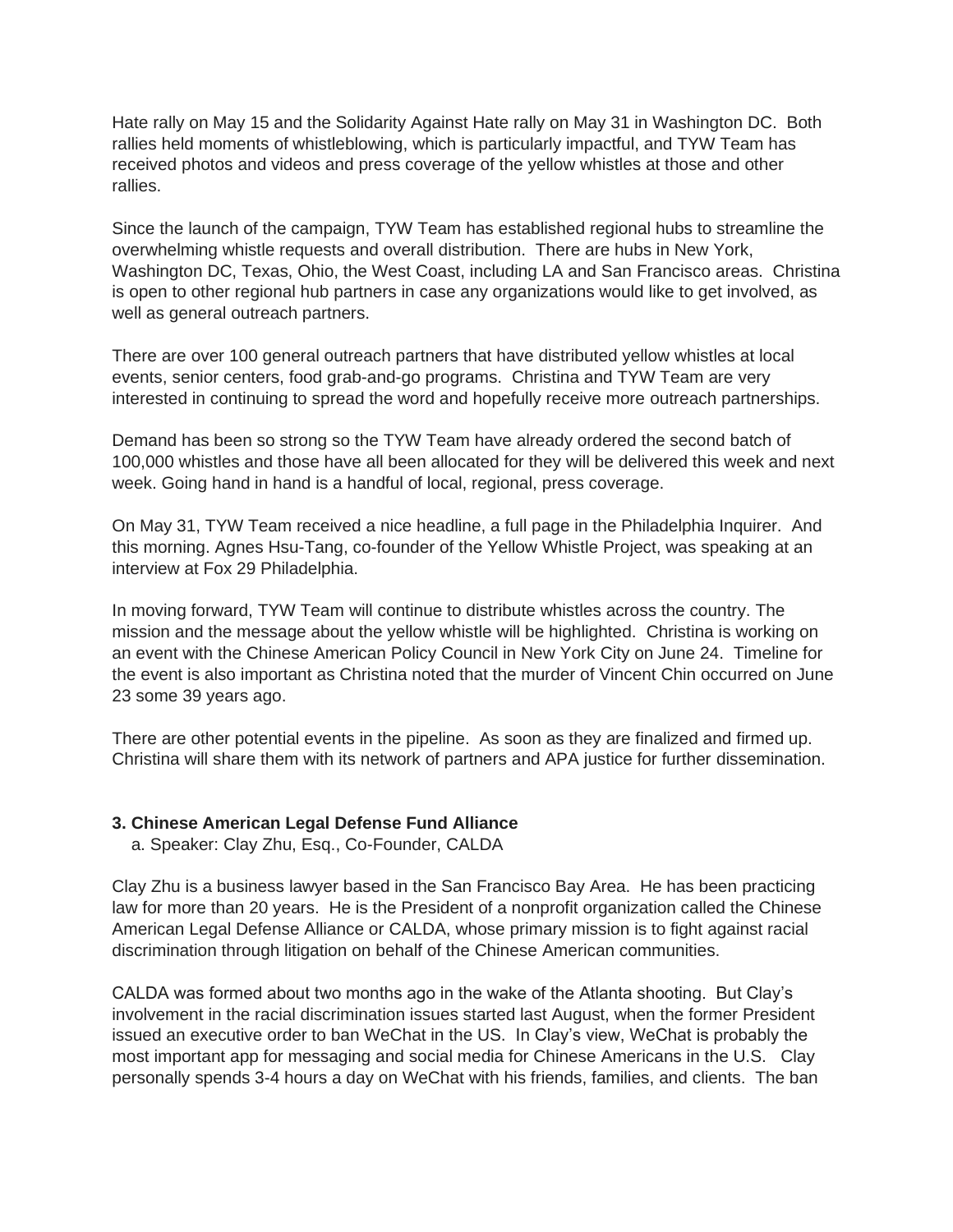would definitely affect everybody, including himself, so five Chinese American lawyers, including Clay, started an organization and a lawsuit against the ban.

The five lawyers believed the ban violated Chinese Americans' freedom of speech. It was also racially motivated. In about eight weeks, they raised more than \$1 million and successfully obtained a preliminary injunction against the executive order.

The case is now suspended because the new administration will take time to review the former president's policies. Clay's hope is that President Biden will eventually withdraw the executive order so that it can have complete closure in the coming weeks.

When the lawyers achieved the initial success, Clay started talking to his Chinese American lawyer friends about what to do next. They all agreed that this is a challenging time for the Chinese Americans, and they should build on the momentum to fight against broader discrimination against all Chinese Americans.

When the Atlanta shooting happened, they decided not to wait anymore and started forming this new organization called CALDA. They looked through the landscape of organizations working on discrimination issues on behalf of Asian Americans, but they did not find an organization that would provide direct legal representation on behalf of the victims of hate crime or racial discrimination. So they think CALDA would fill the void here. It will focus on litigation, because they are lawyers and that is what they are good at. CALDA wants to create favorable court precedents to send messages to the entire society.

Clay personally thinks the worst form of discrimination is the one sponsored by the government and the "China initiative" is such a case. The racial profiling is obvious. And the dissemination is becoming systematic against Chinese American professors and academics.

There is a great chilling effect in the Chinese American communities that the Chinese Americans are becoming the scapegoat of the geopolitical war between the US and China. Clay fears that the Chinese Americans including himself, his family, and his friends someday could be facing the possibility of being rounded up and sent into internment camps, In Clay's opinion, we need to work on multiple fronts and litigation should be one of the important avenue to send a message, to speak out and stand up.

CALDA is deliberating on multiple areas on what should be the primary focus. The CALDA Board recently met and resolved to start lawsuits on the "China Initiative." In discussions with APA Justice and others, one of the key strategies is trying to get data and information from the government.

There are about a dozen cases right now against Chinese American professors under the "China Initiative." It would be difficult to defend the individual defendants in individual cases because the charges are basically technical violations, failing to disclose information in grant application forms or tax forms.

In Clay's view, the way to turn the tide and to change the narrative that those Chinese American professors are somehow spies for China's government is to get the full picture on who are being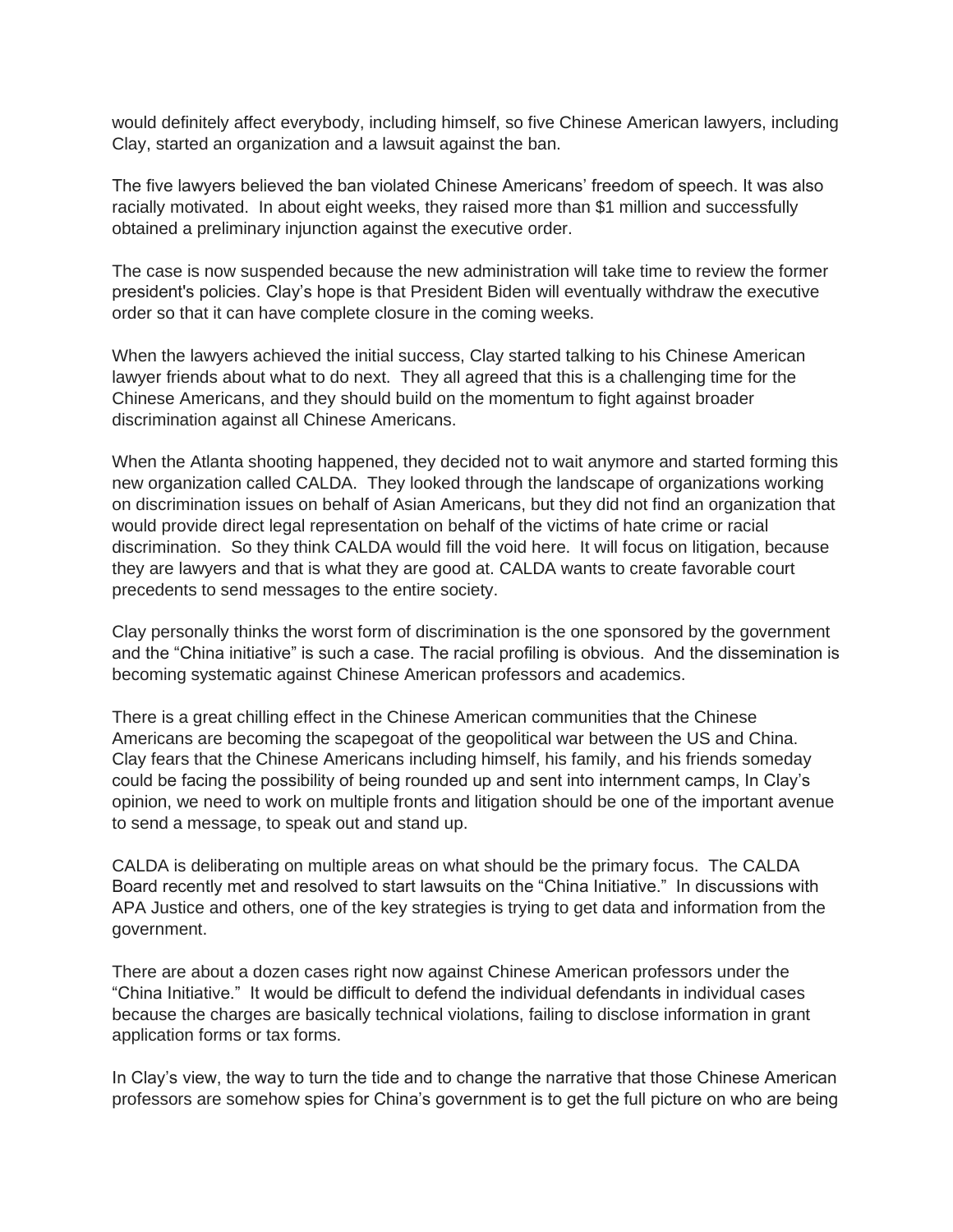investigated and how many Chinese American professors have been targeted. There is a strong case to be made, but right now we do not have such data from the government agencies. There are about two dozen agencies involved in this initiative – DOJ, FBI, DOE, DOD, NIH, etc. Clay believes that friendly organizations in the room have already started some freedom of information requests. One approach is to actually sue the government and to force the government to disclose the entire data set. There is a case to be made here because this is definitely a racial profiling and racially motivated program.

Chinese Americans belong to this country just like everybody else, and we should not be targeted. Just because somehow we are involved in some China connected research projects or the professor went to China for a seminar. Clay believes there is very little evidence to prove that the Chinese American professors spy for or engaged in some kind of economic espionage activities against the United States.

This is racial profiling, and we need to get to the bottom of this. And the only way Clay thinks to defend those individual cases and to prove the so-called selective investigation or selective prosecution defense is to have the complete data from the government.

Clay has been talking to several big law firms in the past couple weeks and continue to dialogue with several of his friends in the Bay Area and also in New York. There are already some initial interests. The next step is to organize a legal team, and also to identify what agencies should be the first targets. Clay will continue to reach out to like-minded individuals and organizations.

For more information on CALDA and ways to donate, its website is located at: [https://caldausa.org/.](https://caldausa.org/) Contact email: [caldainfo@gmail.com.](mailto:caldainfo@gmail.com) Additional contact information available at [https://caldausa.org/contact-us.](https://caldausa.org/contact-us)

#### **4. Racial Profiling at the U.S. Department of Commerce**

a. Speaker: Jeremy Wu, Co-organizer, APA Justice

- Continuing coverage: [https://www.apajustice.org/](https://apajustice.us10.list-manage.com/track/click?u=e7b59f65e74d0cf687a5f268c&id=7d105cae7f&e=168c9b0d2e)
- 2021/06/01 APA Justice letter to Commerce Secretary Gina Raimondo:

#### <https://bit.ly/3pz6qrl>

- 2021/05/31: Solidarity Against Hate Rally in DC: <https://bit.ly/3vNsf8M>
- 2021/05/24 Statement by Senator Roger Wicker [https://bit.ly/3ugvPa1](https://apajustice.us10.list-manage.com/track/click?u=e7b59f65e74d0cf687a5f268c&id=9de5986ac7&e=168c9b0d2e)
- 2021/05/24 Washington Post article [https://wapo.st/2QM747X](https://apajustice.us10.list-manage.com/track/click?u=e7b59f65e74d0cf687a5f268c&id=1c54138d37&e=168c9b0d2e)

On June 1, 2021, the APA Justice Task Force sent a letter to Commerce Secretary Gina Raimondo to express our deep concerns and offer our perspective and assistance to her office regarding the recent Washington Post report detailing misconduct by the Investigations and Threat Management Service (ITMS) at the Department of Commerce (DOC), which was later confirmed by a statement issued by Senator Roger Wicker, ranking member of the Senate Committee on Commerce, Science, and Transportation.

A whistleblower letter submitted to the Office of Inspector General at DOC in August 2018 was included in the letter to Secretary Raimondo.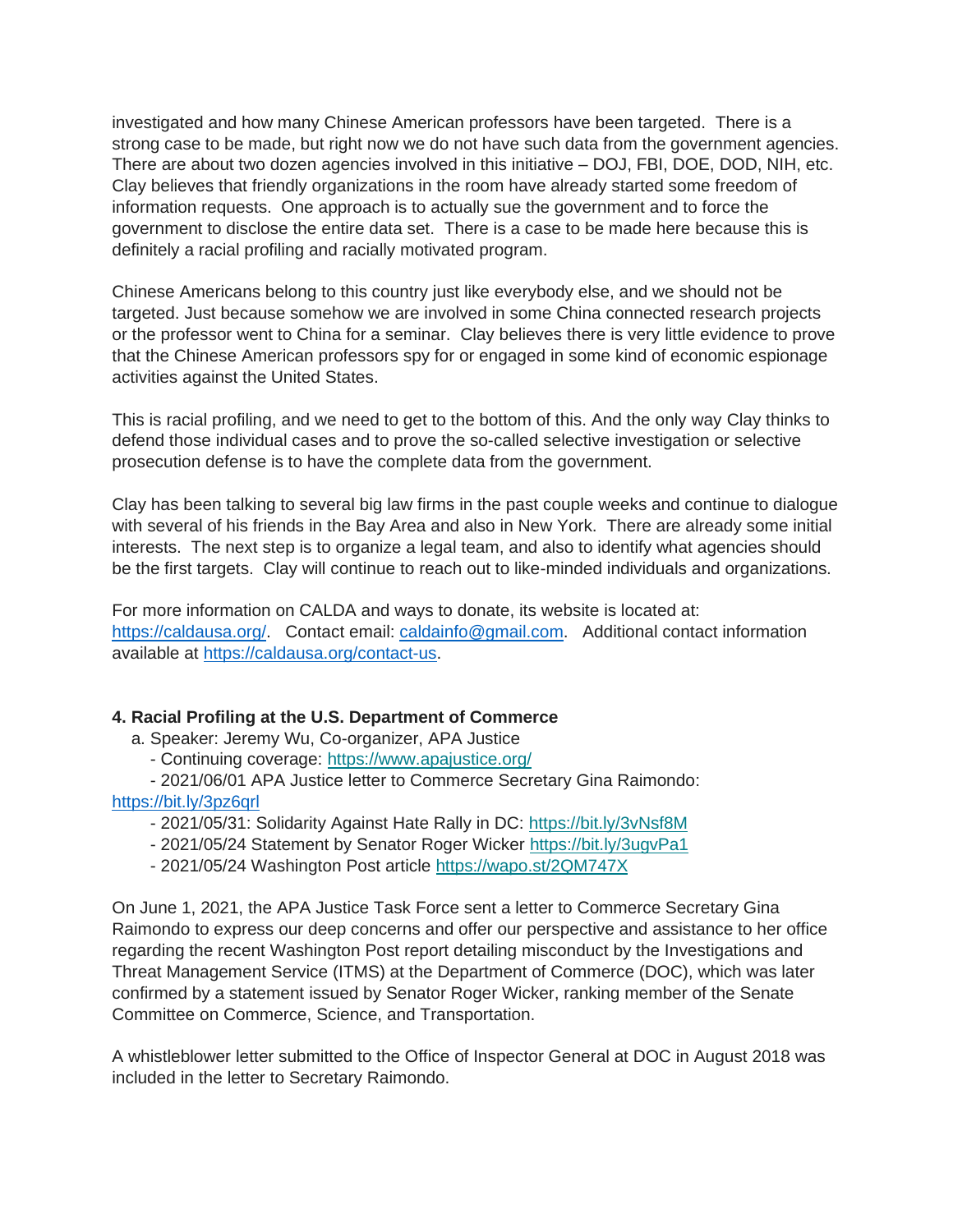We provided facts and evidence that Sherry Chen and Dr. Chunzai Wang are believed to be among those impacted by the reported abuse of non-existent authority and targeting of DOC Asian American employees. The alleged misconduct extends beyond ITMS. We respectfully request Secretary Raimondo to expand her ongoing review and commit to a comprehensive solution. APA Justice stands ready to provide additional information and assistance as she deems appropriate.

Copies of the letter were sent to Senators Maria Cantwell and Roger Wicker, Chair and Ranking Member of the Senate Commerce, Science, and Transportation Committee respectively; Senator Tammy Duckworth, member of the same committee; Rep. Judy Chu, Chair, Congressional Asian Pacific American Caucus; Rep. Jamie Raskin, Chair, House Subcommittee on Civil Rights and Civil Liberties; Erika Moritsugu, Deputy Assistant to the President and AAPI Senior Liaison, White House; and Jeremy Licht, Deputy General Counsel for Strategic Initiatives at DOC.

If we go back in time to the beginning of 2021, Senator Wicker was the Chair of the Senate Commerce Committee. The 2020 election ended with a 50-50 split in the Senate, and he became the Ranking Member of the Senate Committee. It was during this period that Senator Wicker launched an investigation based on multiple whistleblowers coming forward.

On March 15, Senator Wicker wrote to the DOC Inspector General requesting documents for its investigations. Two months later on May 17, Senator Wicker fired off a scathing letter citing not only the document production is incomplete, but also the process used by the IG office to handle the congressional request.

In particular, the IG office cited a 2017 DOJ Office of Legal Counsel advisory opinion that effectively allows Ranking Member oversight requests to be ignored. The IG office apparently told Senator Wicker to file a FOIA request instead. Senator Wicker implored the IG office to provide its report on the misconduct at the ITMS immediately in his May 17 letter.

Earlier on April 27, Senator Wicker wrote a letter to Secretary Raimondo citing the ongoing investigation about ITMS misconduct raised by more than a dozen whistleblowers. The letter said in these exact words, "In addition, the evidence indicates a troubling trend that individuals of Asian descent may have been disproportionately targeted and investigated by ITMS."

In his April 27 letter, Senator Wicker requested Secretary Raimondo's cooperation in completing the important oversight investigation by providing access to additional documents and witnesses if those needs arise.

Jeremy Licht, Deputy General Counsel at DOC, provided a progress report to Senator Wicker, indicating that DOC staff and Senator Wicker's staff met on April 30 and on May 14, reiterating DOC's commitment to respond to Senator Wicker's inquiries in an "expeditious and responsive manner." The report outlined 5 steps that DOC has taken:

1. On March 10, DOC directed ITMS to suspend all criminal/law enforcement investigations.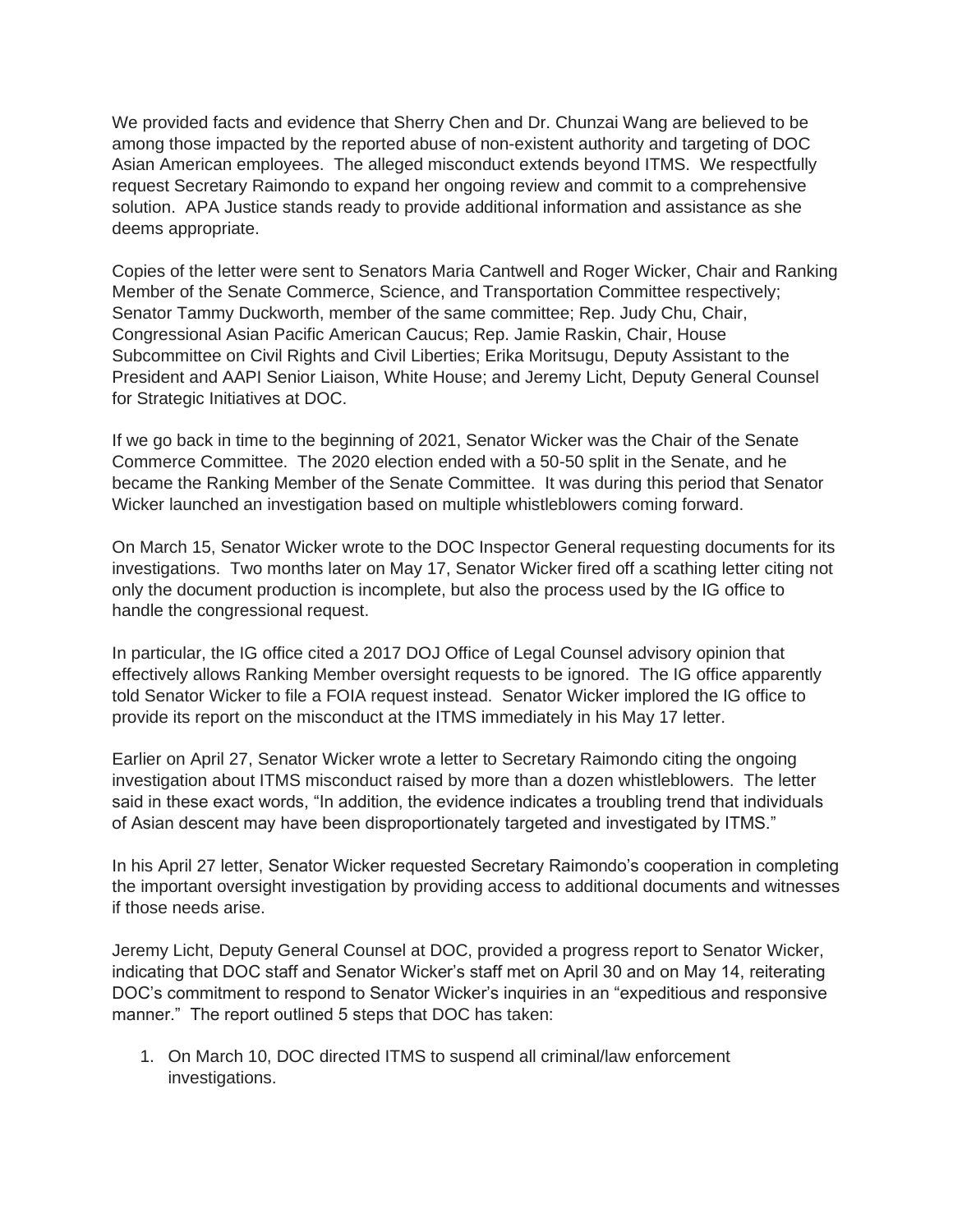- 2. On April 19, the DOC Chief of Chief ordered a comprehensive review of ITMS operations to identify and propose solutions for substantiated management and operational deficiencies. The review began a week later on April 26.
- 3. Starting on April 30, DOC is investigating the allegation of inappropriate email searches targeting persons of Chinese or Asian descent.
- 4. On May 13, DOC suspended all ongoing ITMS investigations.
- 5. DOC has assured ITMS staff and others that their rights under the Congressional Whistleblower Act and other applicable laws, regulations, and policies will be respected, and that they will not be retaliated against for their participation in in any past or future inquiry into the issues raised.

The May 14 Jeremy Licht letter to Senator Wicker stated that DOC expects that at the end of the review it can and will implement a comprehensive solution to the issues raised in the senator's letter and look forward to potential statutory changes as determined to be necessary.

The APA Justice letter to Secretary Raimondo and related links are posted on the front page of the apajustice.org website. Additional information will be posted as they become available.

## **5. Anti-Racial Profiling Project - Asian Americans Advancing Justice | AAJC**

- a. Speaker: Gisela Kusakawa, NAPABA Law Foundation Community Law Fellow
- b. Speaker: Vivin Qiang, Program Coordinator
- Legal Referral Service: Contact **202-935-6014** using the Signal app for attorney
- referrals. AAJC staff can assist you in Mandarin Chinese and English.
	- APA Justice: [https://bit.ly/APAJ\\_AnmingHu](https://apajustice.us10.list-manage.com/track/click?u=e7b59f65e74d0cf687a5f268c&id=c1e53e0585&e=168c9b0d2e)

Asian Americans Advancing Justice | AAJC recently hosted a meeting with Ambassador Susan Rice and Deputy Director Catherine Leamon of the Domestic Policy Council at the White House. They have kindly provided time to experts, impacted persons, and advocacy organizations to share our concerns with racial discrimination and profiling of Asian Americans and Asian immigrants, including our colleagues from APA Justice.

This involves multiple federal agencies and requires a solution from the White House. In this meeting, we pushed for a moratorium of the "China initiative" and a period of time that professors and scientists can go back and correct their forms. We also shared CAPAC's earlier asks of Ambassador Rice last month for a temporary halt on the "China initiative."

In terms of Capitol Hill advocacy, if you are an impacted person and are interested in speaking with your congressional members, please let Gisela and Advancing Justice | AAJC know. Your voice does make an impact. Gisela email is [gkusakawa@advancingjustice-aajc.org.](mailto:gkusakawa@advancingjustice-aajc.org)

Senator Mark Warner, who chairs the Senate Intelligence Committee, has kindly worked with us in providing a platform for many Asian American civil rights organizations. They have worked with us in hosting a separate meeting with NIH and NSF. We also plan to have a meeting next with the Department of Justice and the FBI.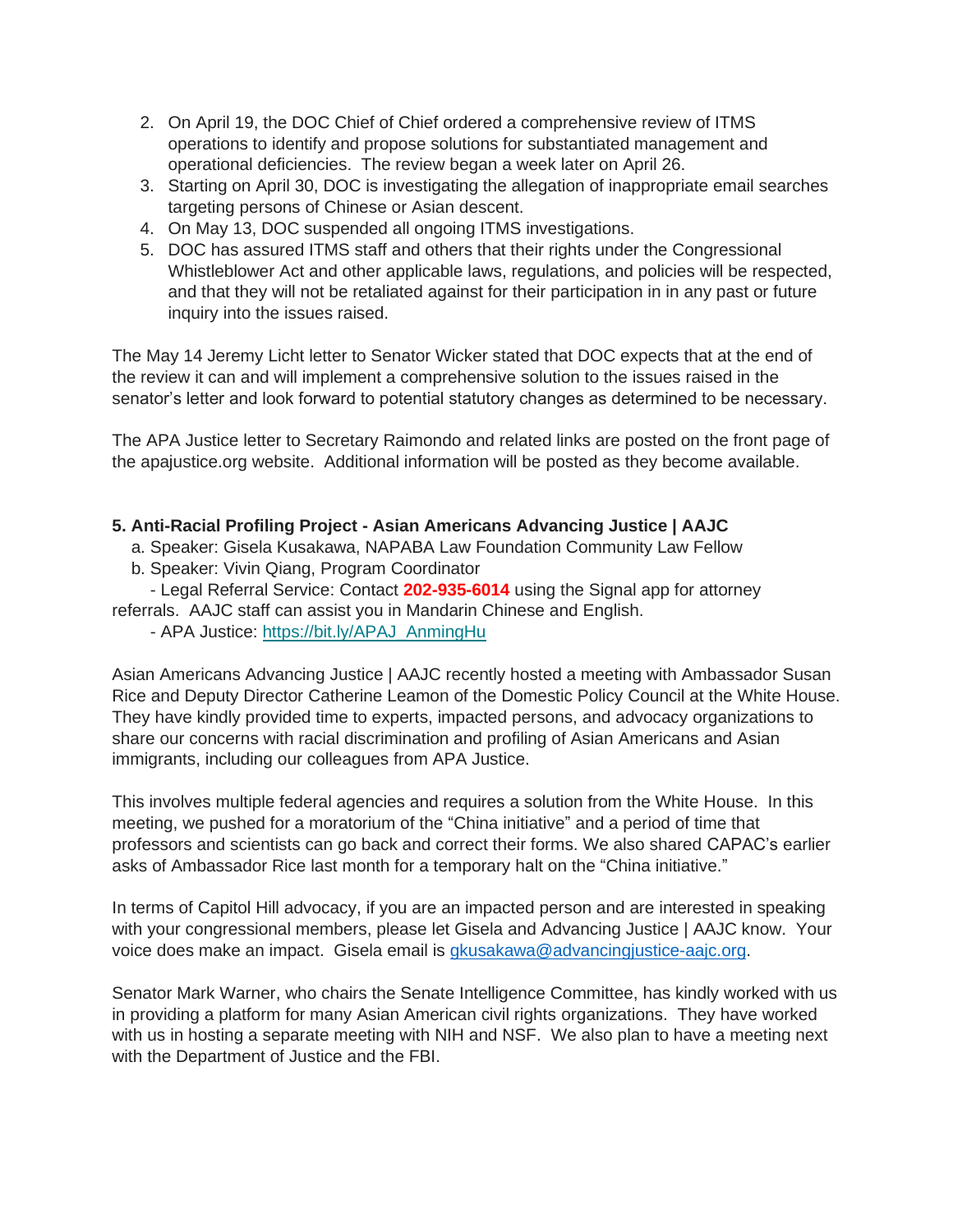In the meeting coordinated with Senator Warner, we cautioned NIH and NSF on excessive entanglements with intelligence agencies and law enforcement, and also raised many concerns that we outlined in AAJC's comment to NIH's UNITE initiative available here: [https://bit.ly/3gKVHaL.](https://bit.ly/3gKVHaL)

Gisela highlighted two points from the meeting:

- 1. Dr. Michael Lauer of NIH shared that they did a survey of 45,000 researchers and the results were staggering with many Asian scientists concerned that the pandemic was going to have a negative effect on their career trajectory. It seems that this is something that NIH does find to be particularly concerning though they are more focused on addressing what they believe to be greed and dishonesty, and would like not to have their efforts be linked to any form of racial profiling or ethnic targeting, which he states goes against what they stand for.
- 2. NIH and NSF mentioned that they are co-chairing a working group that specifically aims to harmonize requirements regarding disclosures, and how they use the information that is disclosed. Dr. Rebecca Keiser of NSF mentioned that she is personally committed to non-discrimination.

Our comment to NIH expressed a lot of concerns in terms of what the role of NIH and NSF is with the racial discrimination of Asian Americans and Asian immigrants. We encourage everyone to read the comment.

A huge part of many of these meetings is to make sure that Asian American voices are heard and that we are seen in solidarity with this effort. This is not just an Asian American problem; this is a problem for the whole country. It is a problem for all Americans, we want to make sure that there is more accountability and that we always have a seat at the table.

So we will continue to have more of these meetings with federal agencies and on the Hill.

Senator Warner was very happy that he had spoken with organizations such as Advancing Justice | AAJC before the pandemic, and thus had more foresight on this issue. And one of the most compelling points that he found coming from many of the speakers was that only five or six years ago the U.S. was encouraging a lot of these collaborations and now we have done a complete flip.

As we have more of these meetings, we have a better sense of what is resonating with many policymakers and also explore more avenues for discussion with the federal agencies to share many of these concerns.

In the coming months, especially in the summer, we are planning to have more meetings with various federal agencies. Advancing Justice | AAJC will keep us updated.

Communication is key. If you feel that you are impacted and would like to speak to members of Congress, please let Gisela and Advancing Justice | AAJC know because it provides them with more clarity and you can become a part of the movement.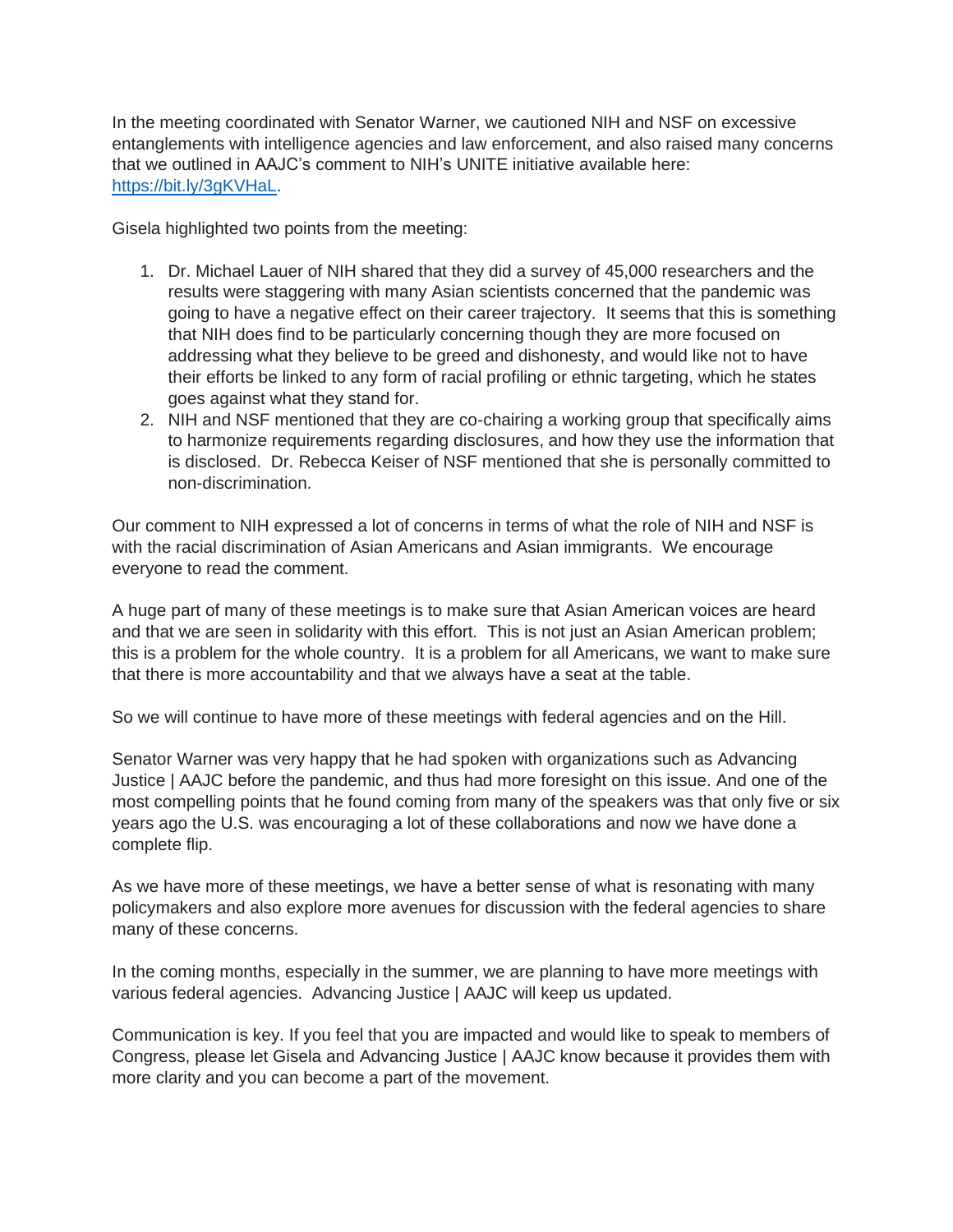Vivin gave an update on community outreach regarding the trial that has begun in Knoxville, Tennessee with former University of Tennessee Professor Anming Hu. He is the first case for a professor or academic researcher to go to trial under the "China initiative." Like many scientists and researchers who were investigated and unjustly prosecuted under the "China initiative," professor Hu's charges do not involve economic espionage or "spying."

Professor Hu's case is one of the unjust cases under the "China Initiative" as many are being charged with federal crimes and facing potential decades in prison for administrative errors such as making a mistake on a university form, which were normally not treated as crimes until under the "China initiative."

Over the past few weeks, Vivin and AAJC have been working very closely with local community organizations such as the Tennessee Chinese American Alliance (TCAA), the Greater Memphis United Chinese Association, and the East Tennessee Chinese/Chinese American Care to mobilize members of the Chinese American and the Asian American community in Tennessee to attend the trial today to show support for Professor Hu who and to raise awareness on the racial profiling of Asian Americans and immigrants more generally.

In addition to attending the trial today, there will be a small rally held outside of the courthouse and TCAA will be holding a press conference this afternoon at 4:30 pm Eastern time where community leaders and the wife of Professor Hu will be speaking. If you are in Tennessee and if you have the time to do so, we encourage you to attend the trial today or attend the press conference. Vivin and AAJC will definitely keep us all posted for updates on this trial. They will continue to work with different community organizations across the country more closely on the issue of combating racial profiling.

AAJC offers a legal referral service if you believe you are being targeted and profiled by the government based on your ethnicity, and you do not have a lawyer. Use the Signal app and call **202-935-6014**. One of the staff members from AAJC will reach out to you directly in both Mandarin Chinese as well as English.

#### **6. Status of Call for Congressional Hearing**

a. Speaker: Senator Susan Lee, Maryland Senate Majority Whip - [The Human and Scientific Costs of Racial Profiling Must be Heard](https://apajustice.us10.list-manage.com/track/click?u=e7b59f65e74d0cf687a5f268c&id=38e4723c81&e=168c9b0d2e)

Senator Lee expressed her thanks and gratitude to the outstanding leadership and work of Dr. Jeremy Wu, Dr. Steven Pei, Vincent Wang, the APA Justice team and the panelists for their outstanding leadership and work on behalf of the AAPI community, particularly on the issue of the racial profiling of scientists of Chinese and Asian descent. She had led a delegation of Maryland state legislators and spoke at the Unity Against Hate National Rally at the Freedom Plaza in Washington DC on May 15th. Christina Lua and Jeremy Wu also spoke at the rally.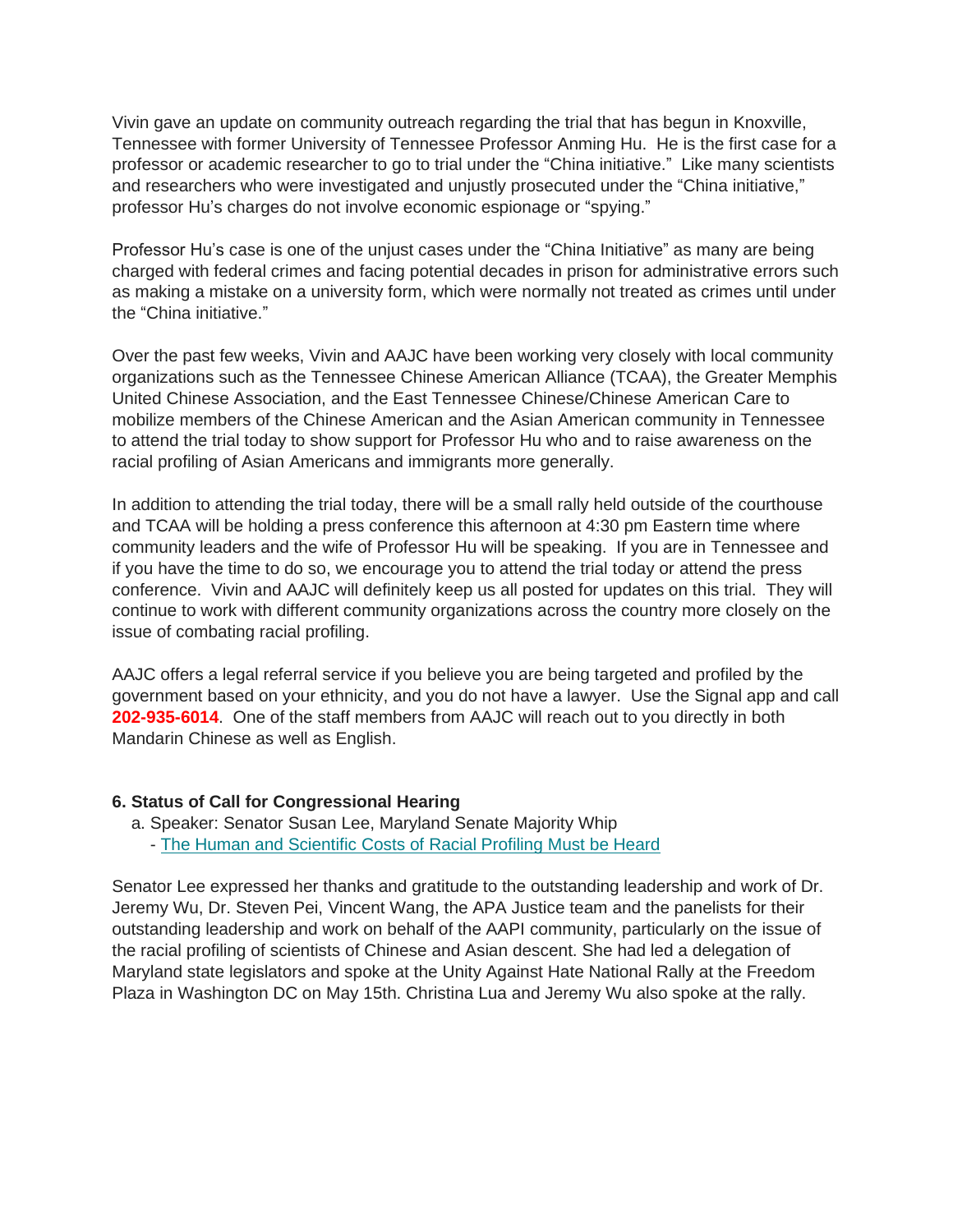

Senator Lee and her former colleague and current Chair of the Subcommittee on Civil Rights and Civil Liberties Congressman Jamie Raskin worked closely together on legislation relating to civil rights, hate crimes, and laws to empower women, children, families and people of all backgrounds in the Maryland State Senate before he was elected to the US House of Representatives.

Senator Lee reported that Congressman Raskin has agreed to have a Congressional House Proceeding on the profiling of scientists of Chinese or Asian descent. She and Terry Lierman are grateful to APA Justice and other AAPI leaders for their efforts in help moving this proceeding forward. It will help shine light on those injustices and produce recommendations to end this racial profiling and other discriminatory actions and legislative and policy measures to ensure greater transparency and accountability, including important data requests and collection.

Senator Lee is now working closely with the House Oversight Committee staff on the date, time, and witnesses. It is important we have the most compelling witnesses, including those who have been subjected to the most egregious actions. Senator Lee is grateful for the courage and conviction of those witnesses who are willing to come forward. She believes that the proceeding will be sometime in July, but will continue to update APA Justice on the specific